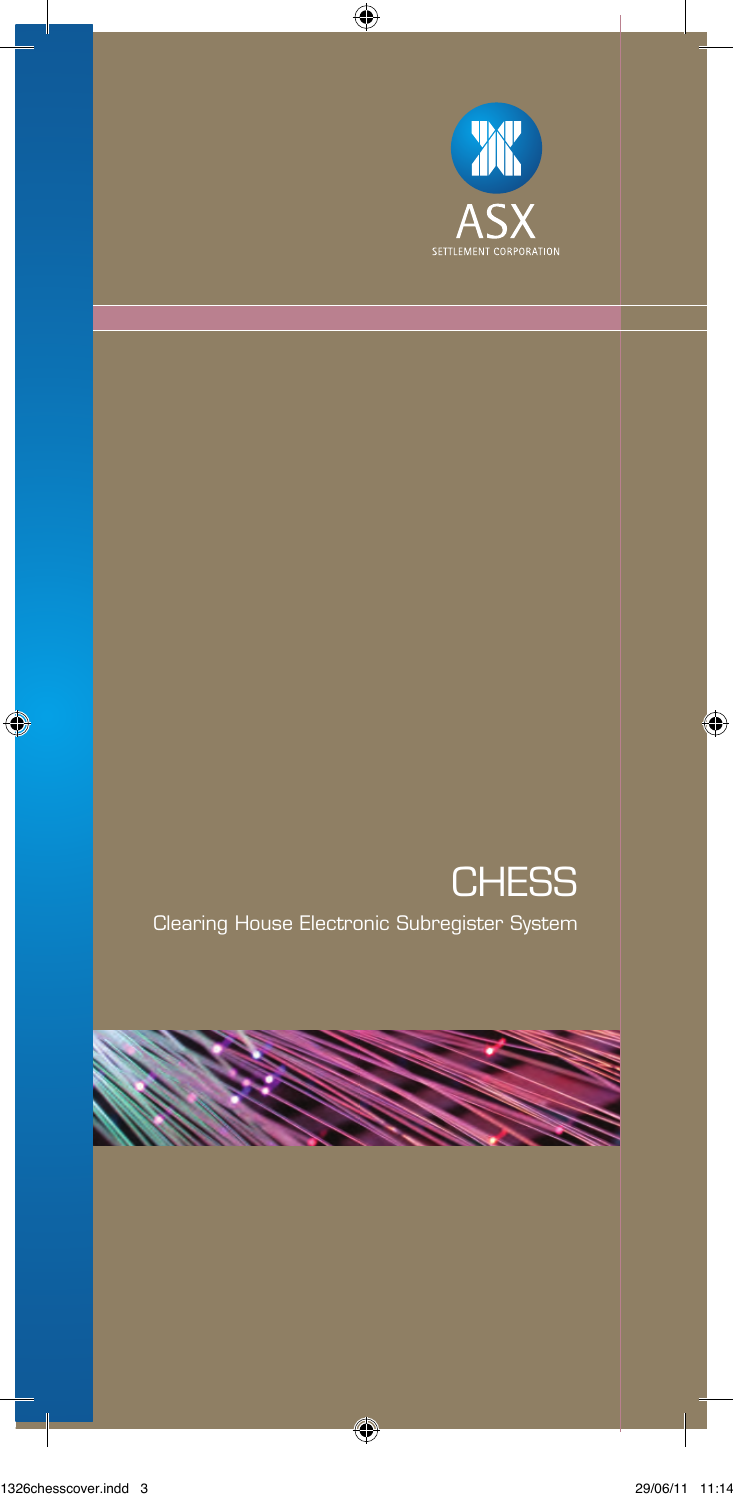Exchange Centre, 20 Bridge Street, Sydney NSW 2000 Telephone: 1300 300 279 www.asx.com

Information provided is for educational purposes and does not constitute financial product advice. You should obtain independent advice from an Australian financial services licensee before making any financial decisions. Although ASX Limited ABN 98 008 624 691 and its related bodies corporate ("ASX") has made every effort to ensure the accuracy of the information as at the date of publication, ASX does not give any warranty or representation as to the accuracy, reliability or completeness of the<br>information. To the extent permitted by law, ASX and its employees, officers<br>and contractors shall not be liable for any loss or damage arising in an

 © Copyright 2011 ASX Limited ABN 98 008 624 691. All rights reserved 2011. 05-11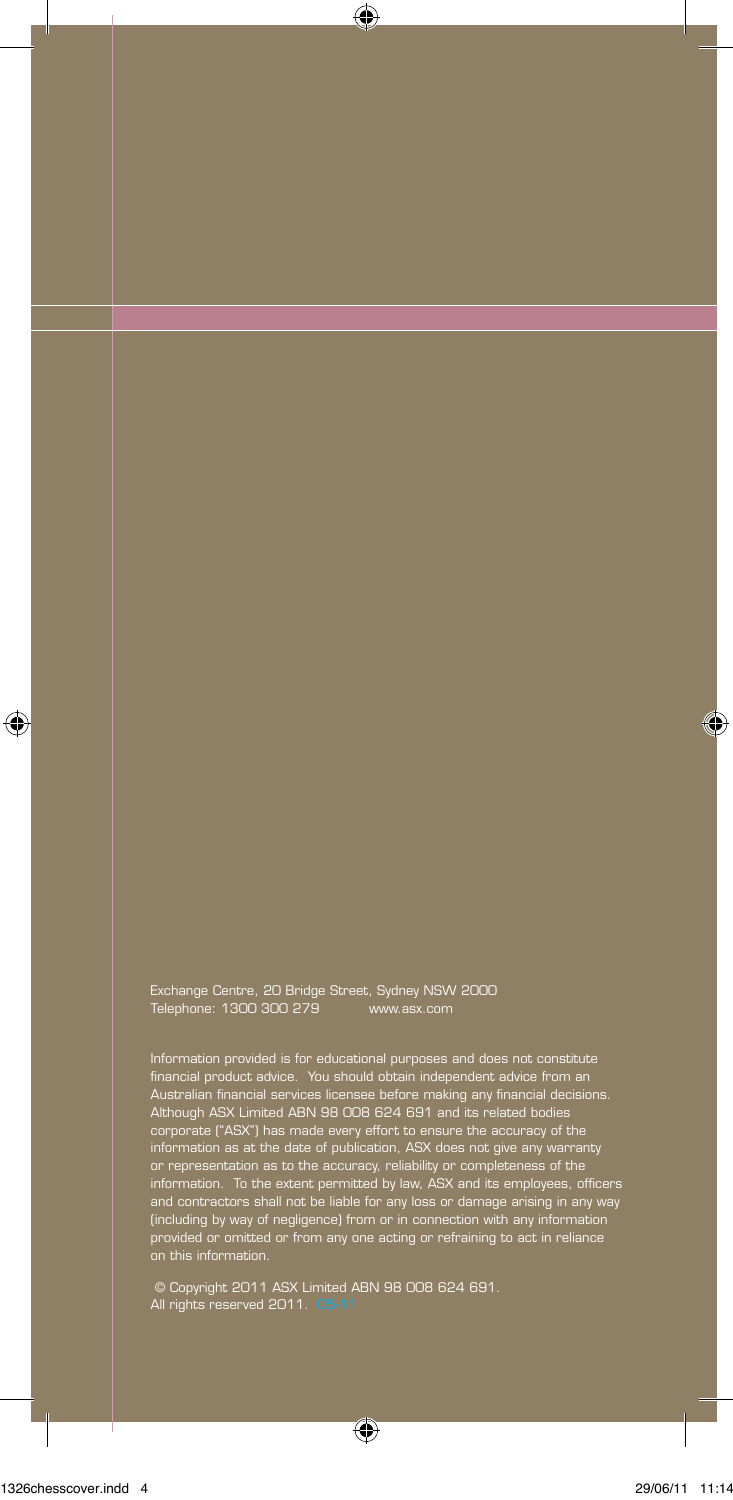# Contents

| What is CHESS?                                                                                       | 2  |
|------------------------------------------------------------------------------------------------------|----|
| What benefits does CHESS offer investors?                                                            | З  |
| Do I have a choice of where I register title to my shares?                                           | З  |
| How do I register my shares on the CHESS subregister?                                                | 4  |
| How do I register my shares on the Issuer<br>Sponsored subregister?                                  | 4  |
| Who controls the transfer or movement of shares?                                                     | 5  |
| What are the main differences between the CHESS<br>subregister and the Issuer Sponsored subregister? | 6  |
| Should I hold my shares on the CHESS subregister<br>or the Issuer Sponsored subregister?             | 6  |
| Are the shares I hold on the CHESS subregister safe?                                                 | 7  |
| Are there protections against loss?                                                                  | 8  |
| When will I receive CHESS Holding Statements?                                                        | 8  |
| Why are notices sent to me?                                                                          | 9  |
| Can I have a relationship with more than one CHESS Sponsor?                                          | 9  |
| Can I move my CHESS holdings between CHESS Sponsors?                                                 | 10 |
| How do I change my name and/or address in CHESS?                                                     | 10 |
| How do I convert shares from the Issuer Sponsored<br>subregister to the CHESS subregister?           | 10 |
| How do I convert a CHESS sponsored holding<br>to the Issuer Sponsored subregister?                   | 11 |
| How can I affect an 'off-market' transfer?                                                           | 11 |
| How can I pledge my shares as collateral for a loan?                                                 | 11 |
| If I have a query about my holding, who do I contact?                                                | 12 |

1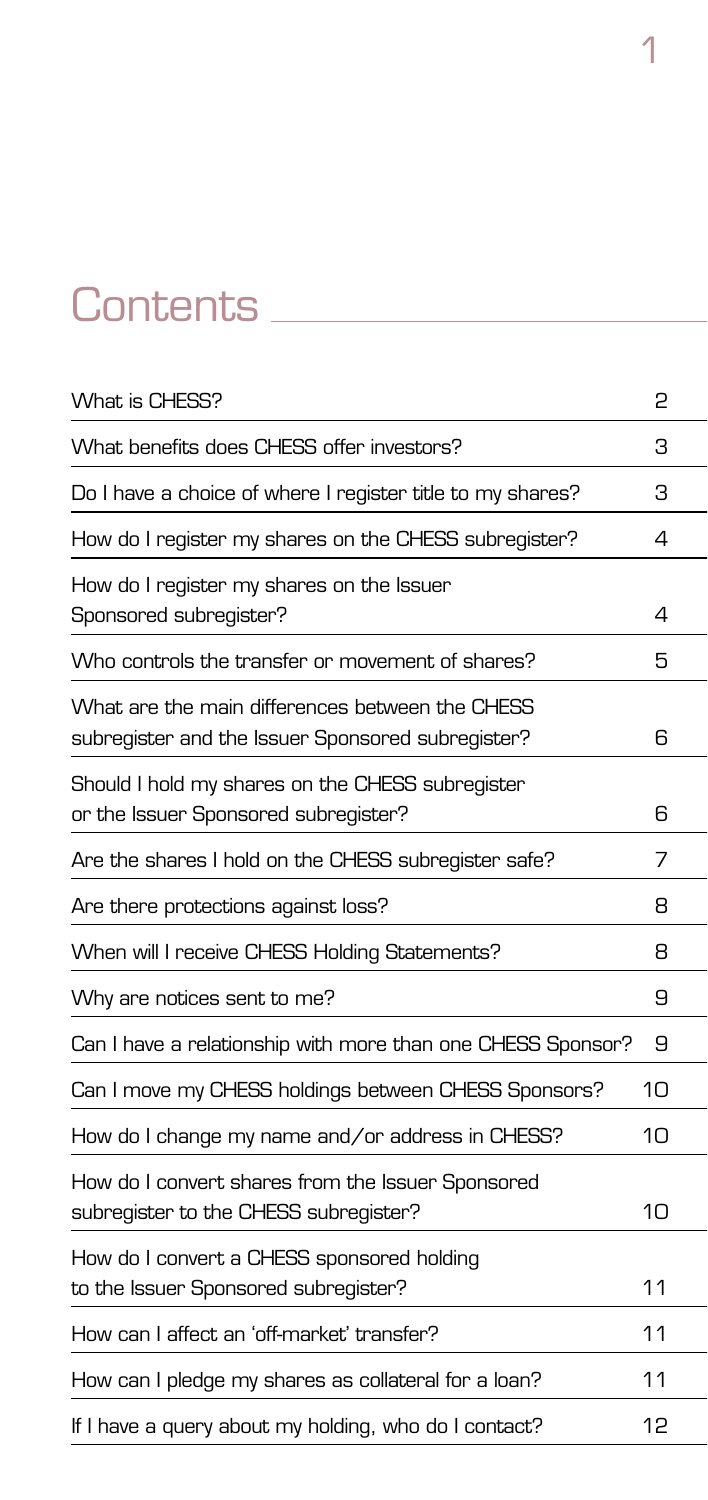# What is CHESS?

If you buy or sell financial products such as shares in a listed company, you must exchange the title or legal ownership of those financial products for money. This exchange is called settlement.

For financial products traded on the Australian Securities Exchange, settlement is effected by a world-class computer system called CHESS, which stands for the Clearing House Electronic Subregister System.

CHESS is operated by the ASX Settlement Pty Limited (ASX Settlement), a wholly owned subsidiary of the ASX. ASX Settlement authorises participants such as brokers, custodians, institutional investors, settlement agents and so on to access CHESS and settle trades made by themselves or on behalf of their clients.

Usually, three business days after a buyer and seller agree to a trade, CHESS effects the settlement of that trade. It does this by transferring the title or legal ownership of the shares while simultaneously facilitating the transfer of money for those shares between participants via their respective banks. This type of settlement is called Delivery versus Payment (DvP). It is irrevocable.

In addition to performing settlement, CHESS electronically registers the title (ownership) of shares on its subregister. This registration is secure and is an efficient means for holders to register title of their shares if they intend to trade them.

In summary, CHESS performs two major functions for ASX.

- It facilitates the clearing and settlement of trades in shares, and
- It provides an electronic subregister for shares in listed companies.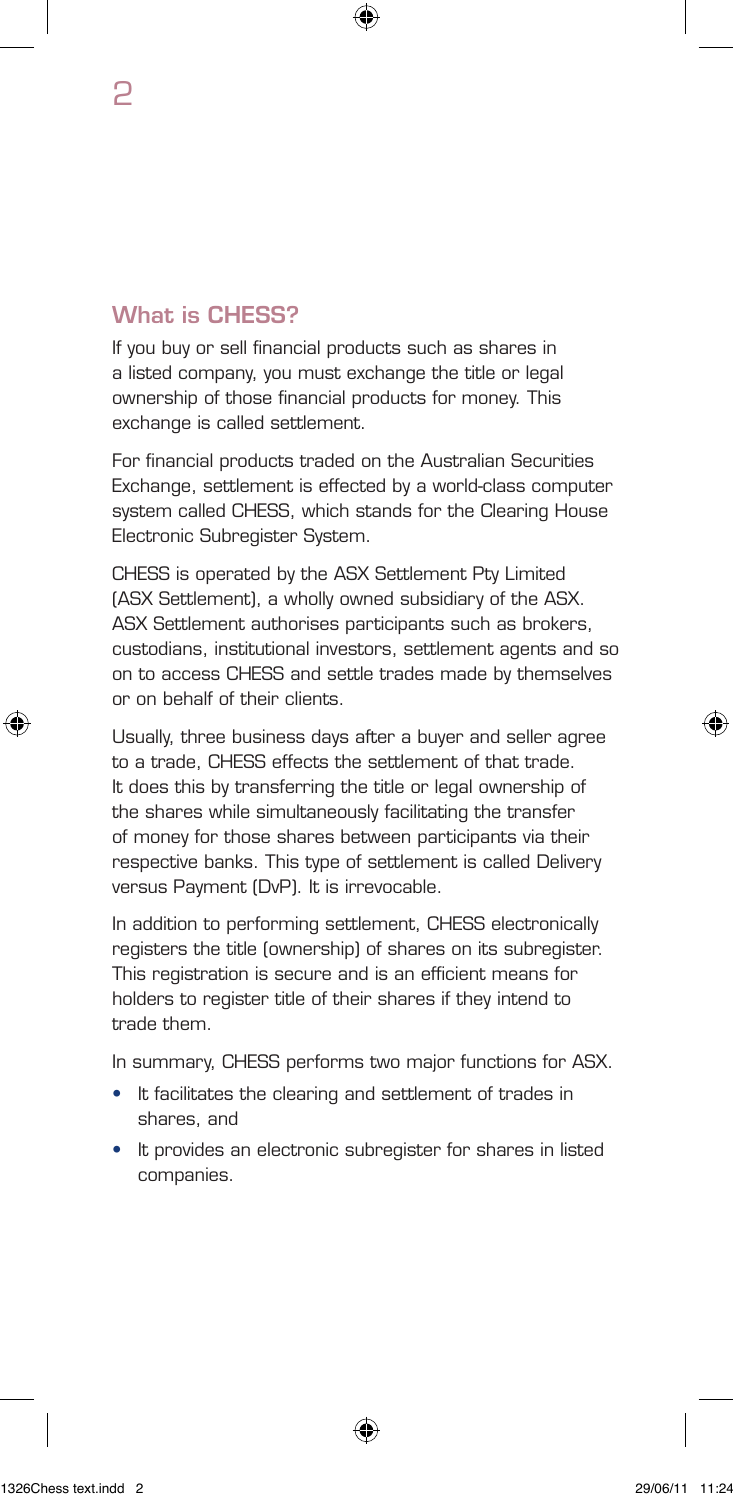CHESS performs these and other functions for a diverse range of financial products, including shares. To make it easier to read, this brochure talks about shares. However, most of what it says also applies to the other types of financial products approved for settlement via CHESS, including warrants, stapled securities, company issued options and units in trusts.

## What benefits does CHESS offer investors?

CHESS benefits investors by providing a means of transferring and registering ownership of shares that is:

- secure
- efficient
- convenient
- seamless, and
- cost effective.

#### Do I have a choice of where I register title to my shares?

Yes. As a shareholder, you can choose to register the legal title to your shares on either the:

- CHESS subregister, maintained by ASX Settlement, or
- Issuer Sponsored subregister, maintained by the company who issued the shares. Most companies engage a share registry to administer their subregister on their behalf.

Registration in both subregisters is by electronic means. No paper certificates are issued for either subregister. However, a few foreign companies listed on the ASX may still offer paper certificates.

The principal register for any particular company is made up of the combined holdings registered on both the CHESS subregister and Issuer Sponsored subregister.

Irrespective of which subregister you use to hold shares, you will need to go through a stockbroker if you want to trade them.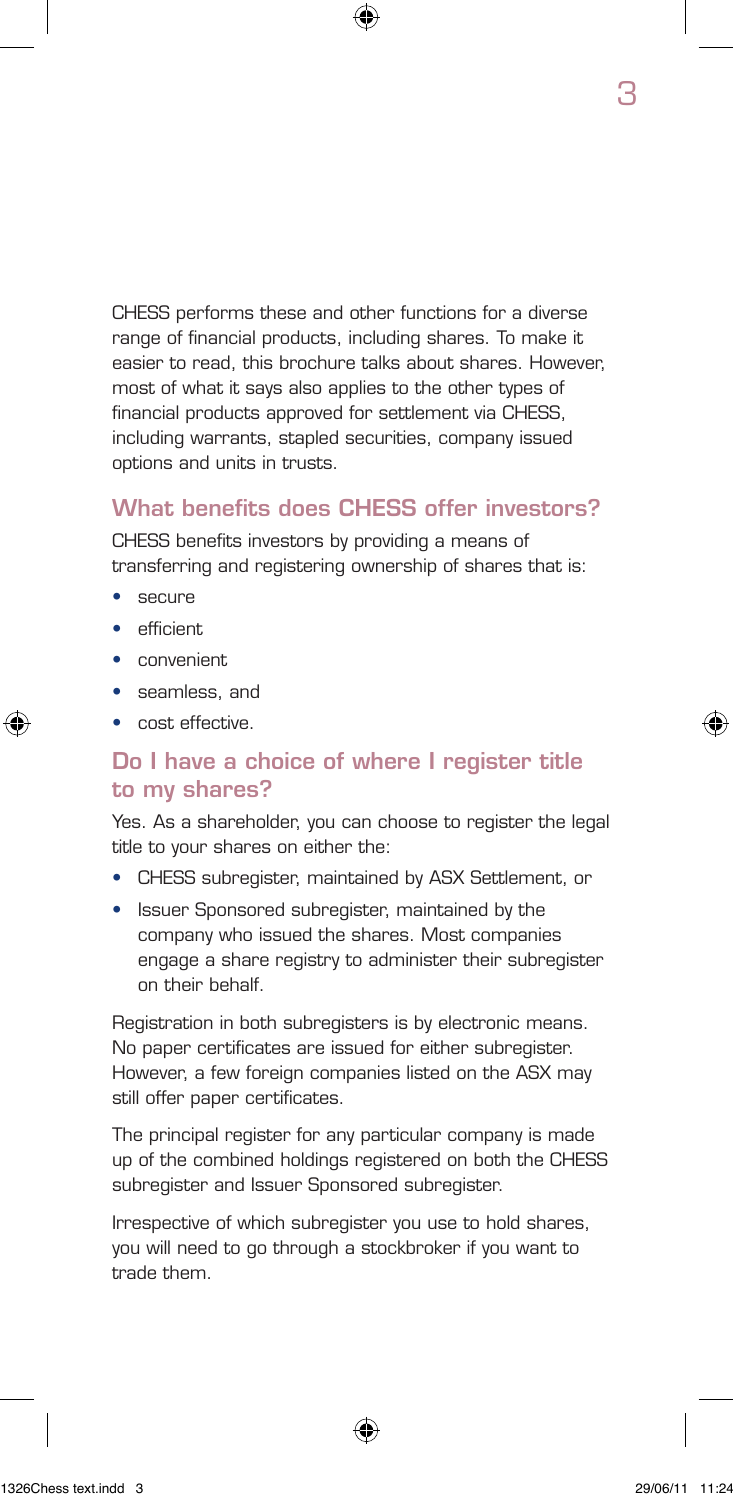#### How do I register my shares on the CHESS subregister?

To register your shares on the CHESS subregister, you arrange with an authorised participant (usually your stockbroker or their settlement agent) to sponsor you on CHESS. This 'CHESS Sponsor' will ask you to sign a sponsorship agreement that sets out the terms and conditions under which they can operate your holdings on the CHESS subregister on your behalf. This in no way changes your legal ownership of the shares.

CHESS shareholders are allocated a Holder Identification Number (commonly referred to as a HIN), which is similar in concept to a bank account number. Your HIN uniquely identifies you as the holder of shares on the CHESS subregister. Following your registration, ASX Settlement will send you a notification of your HIN. Keep this notification in a safe place as a record of your sponsor and your HIN. You should protect your HIN in the same way you protect your bank account number and not disclose it to anyone, unless required to do so in the normal course of business or by law.

If you wish, you may enter into a sponsorship agreement with more than one CHESS Sponsor. If you do, you will have a different HIN for each of your CHESS Sponsors.

#### How do I register my shares on the Issuer Sponsored subregister?

If you do not have a CHESS sponsorship agreement with your stockbroker or have not provided the stockbroker purchasing shares for you with a HIN, your shares will be registered on the Issuer Sponsored subregister by default.

You do not require a formal sponsorship agreement with a company to register your shares on their Issuer Sponsored subregister.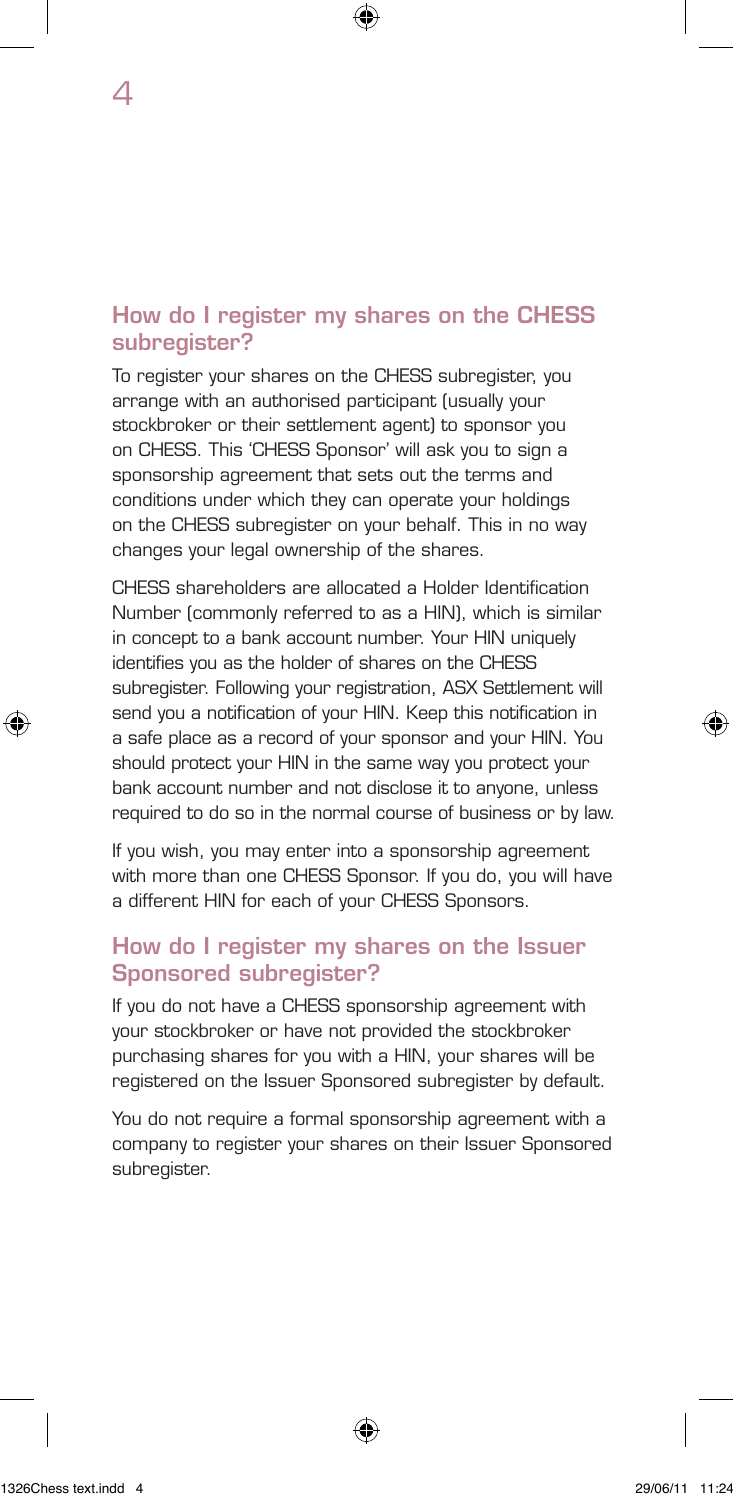For each Issuer Sponsored holding, you will be allocated a unique Securityholder Reference Number (also known as an SRN) by the relevant issuer. Your SRN uniquely identifies your holding on the Issuer Sponsored subregister. Unlike a HIN, your SRN will not identify any holdings on the CHESS subregister. Also, unlike a HIN, you will have a different SRN for each holding.

#### Who controls the transfer or movement of shares?

If you hold your shares on the CHESS subregister then your CHESS Sponsor controls the transfer or movement of shares to or from your CHESS Sponsored holdings, but may only do so if following your specific instructions. This is explained in your sponsorship agreement.

If you hold your shares on the Issuer Sponsored subregister and want to sell them, your stockbroker must convert them to the CHESS subregister in order to settle the trade. To facilitate this, you must provide your stockbroker with the relevant details, including the SRN.

In addition to movements initiated by stockbrokers on your instructions, the share registry may, from time to time, adjust your holding on either subregister. These adjustments are usually to effect corporate actions such as a company issuing bonus shares.

You will be notified of any changes to your share holdings by a holding statement mailed to your registered address. For shares on the CHESS subregister, this is done by ASX Settlement. For shares on the Issuer Sponsored subregister, this is done by the share registry of the relevant company.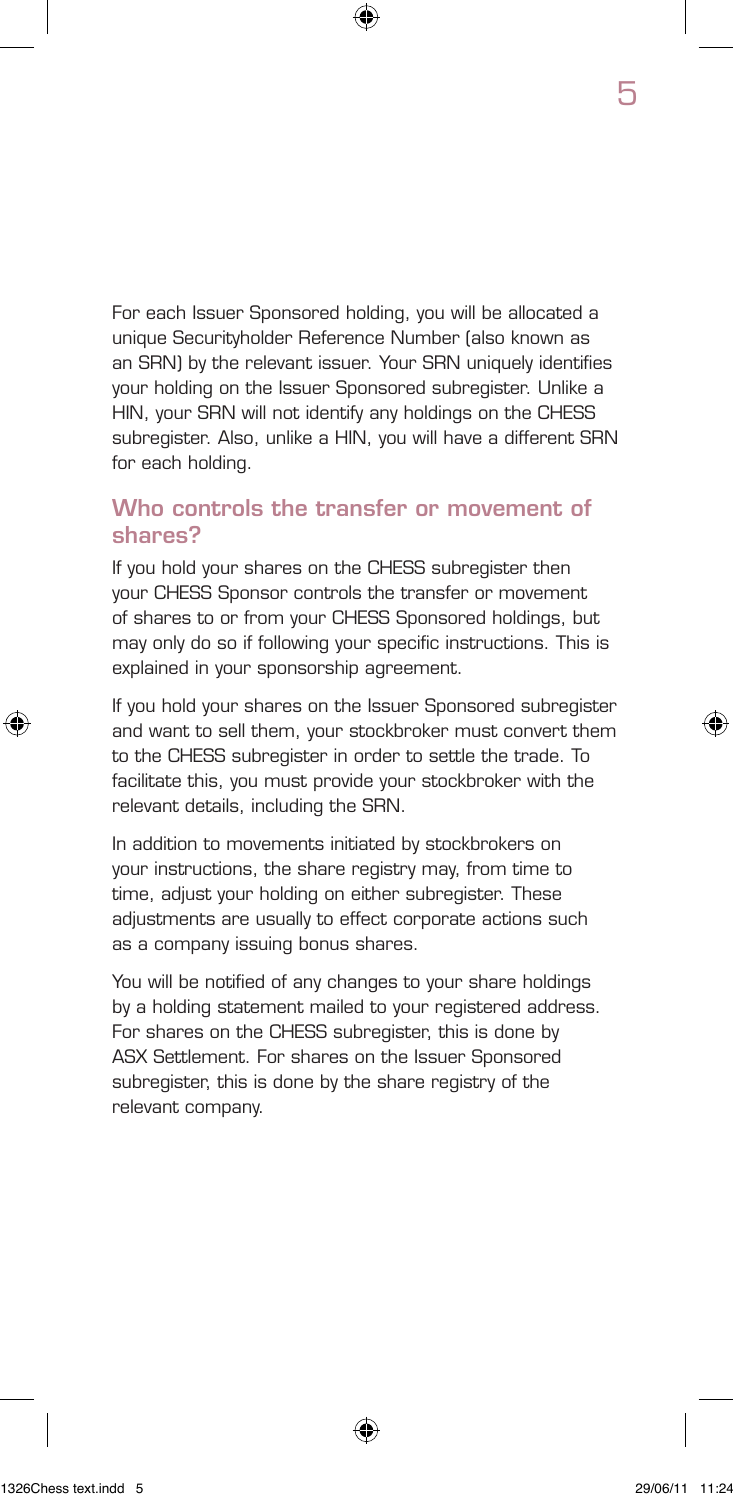#### What are the main differences between the CHESS subregister and the Issuer Sponsored subregister?

On the CHESS subregister you have only one HIN (for each CHESS Sponsor) that identifies all of your holdings in all of the companies you have invested in. As most shareholders have only one CHESS Sponsor, one HIN identifies their entire portfolio.

On the Issuer Sponsored subregisters, you have one SRN for each holding. If you have a portfolio of shares you will have a number of SRNs, one for each company you have invested in.

To hold shares on the CHESS subregister you must have a formal sponsorship agreement with a CHESS Sponsor. No formal agreement is required for you to hold shares on the Issuer Sponsored subregister.

To change your registration name, address, or notification of Tax File Number for your shares on the CHESS subregister, you need to contact only your CHESS Sponsor. For shares on the Issuer Sponsored subregister, you need to notify the share registry of each company in which you hold shares.

#### Should I hold my shares on the CHESS subregister or the Issuer Sponsored subregister?

If you hold your shares on the Issuer Sponsored subregister and wish to sell them, you must advise your stockbroker of the share registration details, including the SRN, so your stockbroker can convert the shares from the Issuer Sponsored subregister to the CHESS subregister in order to settle the trade. This conversion must be completed in time for settlement or else the stockbroker will incur a fee, which they may pass on to you. Currently the time to settle a trade is 'T+3' or 'trade date plus 3 business days'.

If you hold your shares on the CHESS subregister and you wish to sell them, your CHESS Sponsor can move your shares for settlement without the need of a conversion. This is both easy and efficient.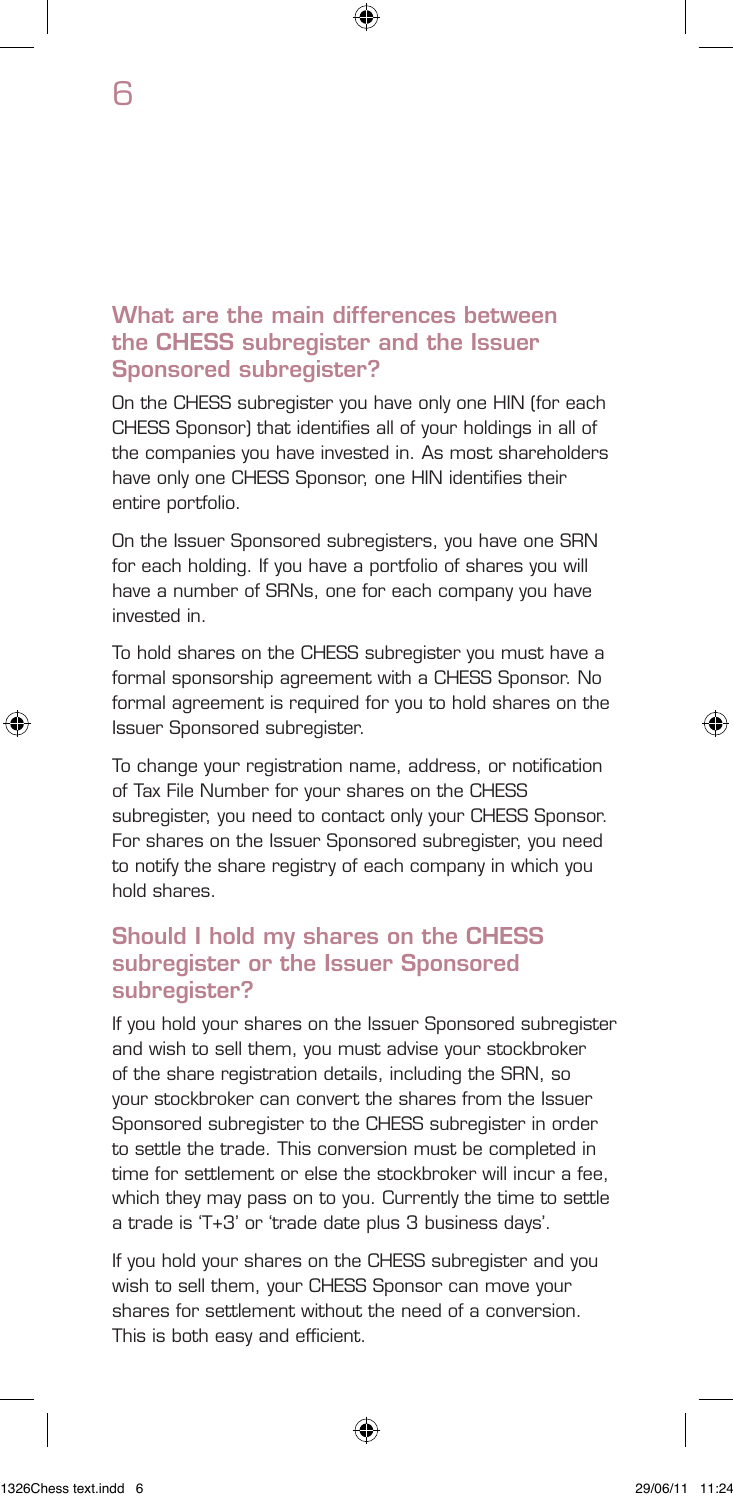Taking this into account, some of the factors you might consider when deciding which subregister to hold your shares on include:

- Issuer Sponsored shareholders may be inconvenienced by the need to communicate precise details of their holdings to their stockbrokers and bear the risk of incurring fees if a conversion from the Issuer Sponsored subregister is not completed in time for settlement:
- CHESS Sponsored shareholders enjoy hassle-free settlement and are not exposed to the risk of incurring fees arising from a failed settlement;
- Investors dealing with more than one stockbroker may experience settlement delays and possible fees when securities are transferred between different stockbrokers for settlement. Such investors may consider discussing these aspects further with their stockbrokers.

#### Are the shares I hold on the CHESS subregister safe?

Yes, your shares are safe for the following reasons:

- Transactions on a CHESS holding can only be effected by the CHESS Sponsor. By law your CHESS Sponsor may access your CHESS holding only when you have given them specific instructions to do so. Your CHESS Sponsor must authenticate your identity when you give them instructions. We suggest that you check that your stockbroker has adequate security measures in place to ensure that when you call they can verify your identity, for example by means of a password or PIN.
- The Corporations Act and the ASX Settlement Operating Rules regulate the actions of all ASX Settlement participants, such as stockbrokers, and what sort of transactions they can perform against the CHESS subregister.
- ASX audits ASX Settlement participants to ensure they comply with ASX Settlement Operating Rules and relevant legislation.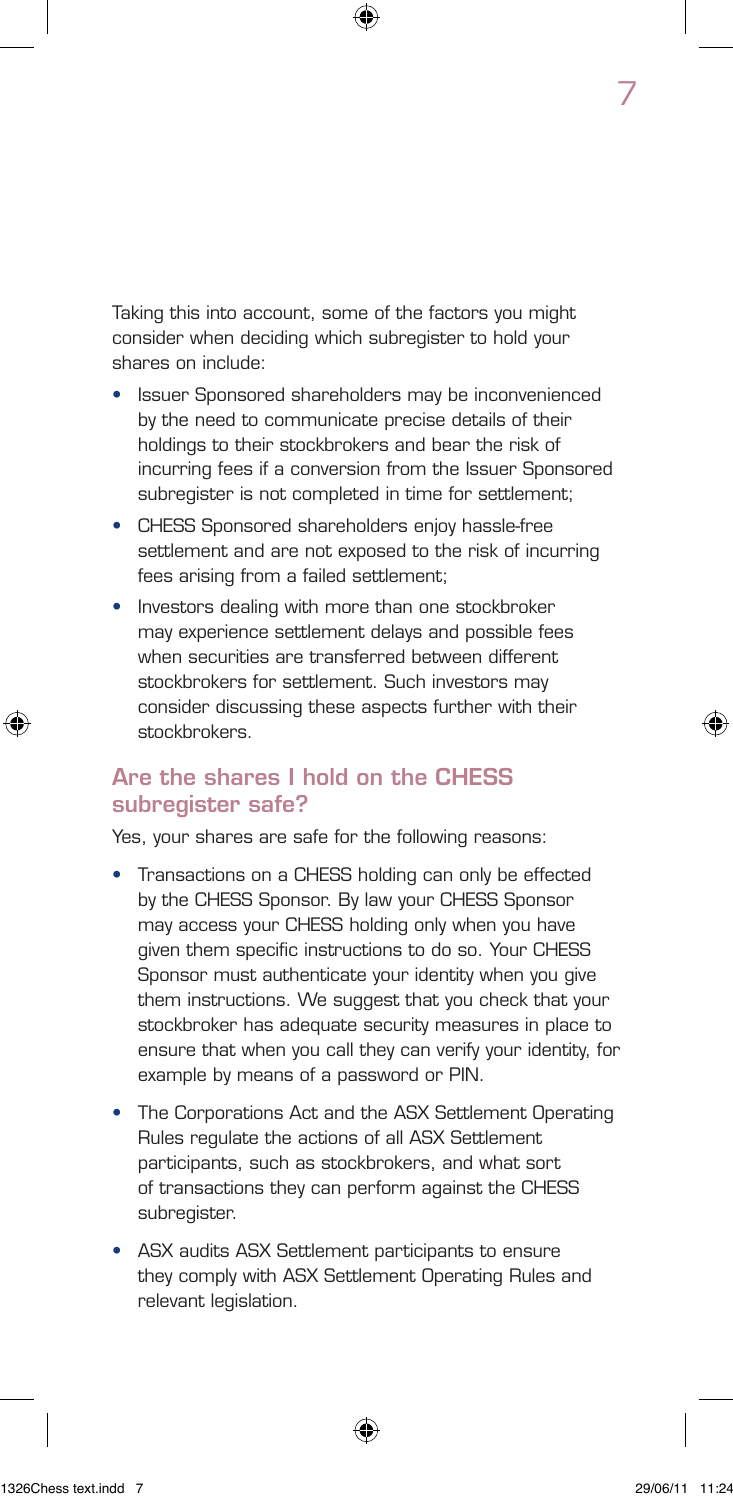• ASX Settlement notifies you by mail of any change to your holdings on the CHESS subregister. To maximise the security of your holdings, make sure you register them using your direct address rather than an address 'care of' an intermediary, thus ensuring you receive all such notices directly.

8

- Your CHESS Sponsor must keep an electronic audit trail of all movements in your CHESS holding.
- ASX Settlement has implemented a range of security measures to minimise unauthorised access to CHESS, including message encryption and the limiting of each CHESS user's access to a specific and secure telecommunications line.

#### Are there protections against loss?

Yes. The National Guarantee Fund (NGF) is a compensation fund that covers losses in certain categories related to activities of ASX Market Participants, such as failure to complete a transaction, the unauthorised transfer of securities or failure to deal with property entrusted to the Market Participant where the Participant becomes insolvent. Compensation is not available for losses arising from normal trading. For more information about the NGF and the specific events it is legislated to cover, see the website of the fund's trustee (www.segc.com.au).

#### When will I receive CHESS Holding Statements?

ASX Settlement issues CHESS Holding Statements at the end of each month in which a transaction has occurred for a particular holding.

A CHESS Holding Statement shows the opening and closing holding balances of the holding for the statement period as well as listing any CHESS transactions that have occurred.

Statements are issued directly by ASX Settlement on behalf of each company. Separate statements are issued for each security. A statement is only issued when there has been a transaction during the month.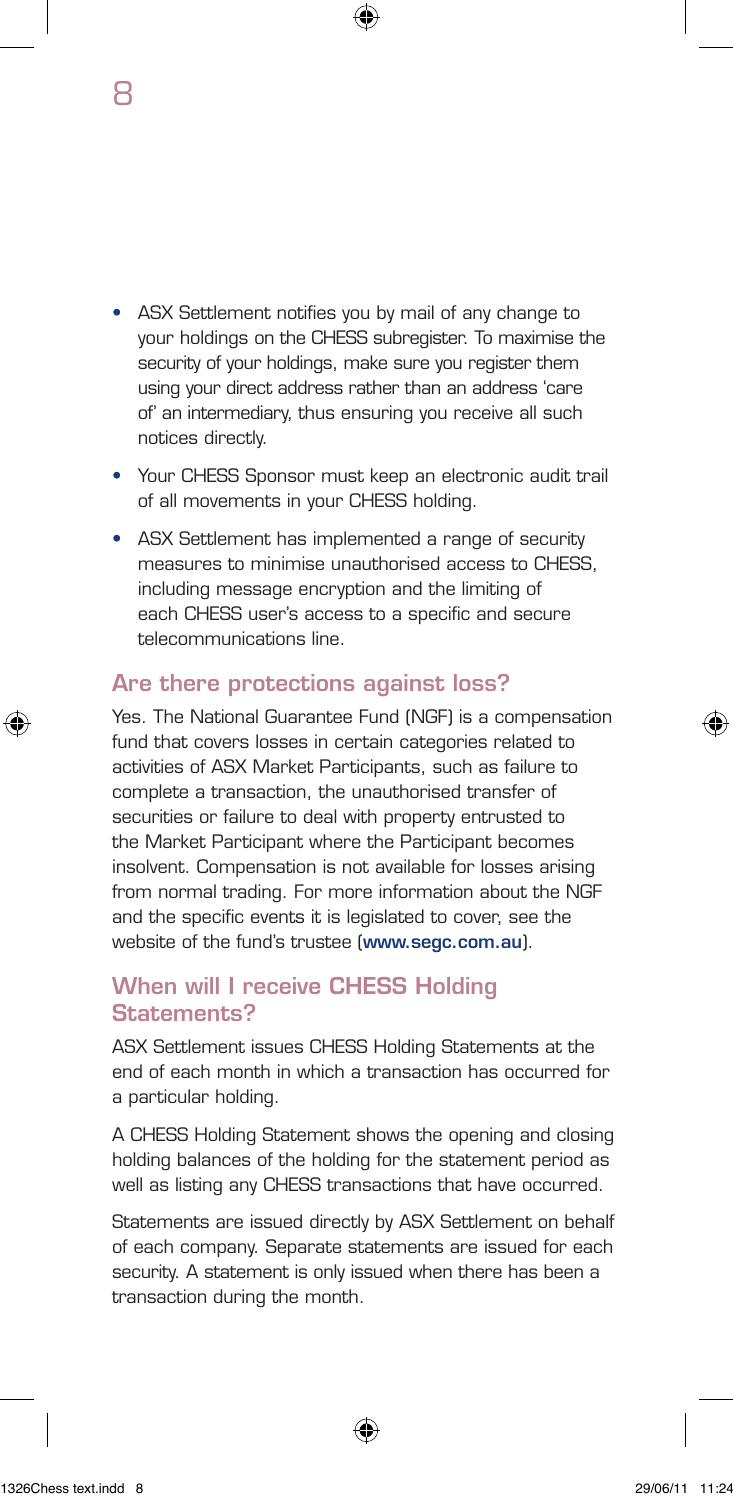ASX Settlement does not issue routine CHESS Holding Statements for holdings of renounceable rights. However, a transaction statement for these securities may be provided if you request it through your CHESS Sponsor or the share registry.

You can request a CHESS Holding Statement at any time through your CHESS Sponsor. Your CHESS Sponsor may charge for this service.

#### Why are notices sent to me?

ASX Settlement sends you notices to inform you of any changes to your registration details or any change to your holding that is not covered by the routine holding statements. Some of the types of notices you may receive include:

- Change of name and/or address
- Change of sponsor
- Takeover offer acceptance
- Buyback offer acceptance, and
- Collateral reservation.

#### Can I have a relationship with more than one CHESS Sponsor?

Yes. There are several ways in which you can manage a relationship with more than one CHESS Sponsor:

- Establish a separate sponsorship agreement with separate stockbrokers and operate separate portfolios by always selling shares through the stockbroker who bought them for you. You will need to manage a HIN for each stockbroker.
- Establish sponsorship through one stockbroker (your CHESS Sponsor). If you trade through another stockbroker, advise that stockbroker of your sponsorship arrangements and instruct them to transfer your shares to or from your CHESS Sponsor. You must also instruct your CHESS Sponsor to deliver or receive the shares as a result of the trade. Your CHESS Sponsor may charge a fee for this.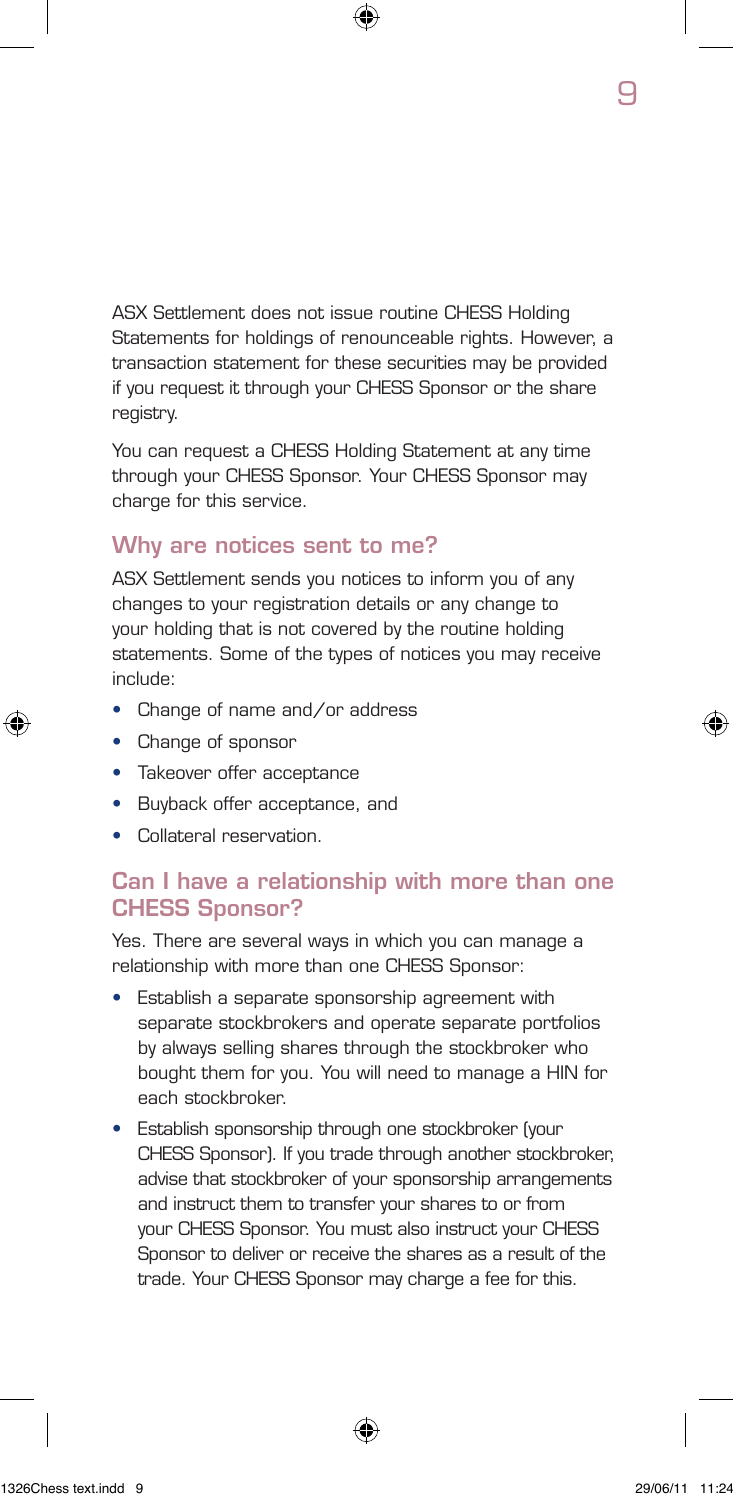• Appoint a non-broker such as a trustee company or margin lender as your CHESS Sponsor. When you trade with a stockbroker, instruct them to settle into your HIN with your CHESS Sponsor.

#### Can I move my CHESS holdings between CHESS Sponsors?

Yes. You can move either your entire CHESS holding or part of your CHESS holding from one CHESS Sponsor to another. If you are moving your entire CHESS holding, you should be able to keep the same HIN.

#### How do I change my name and/or address in CHESS?

To change your registered name and/or address, contact your CHESS Sponsor and provide them with the details and the paperwork necessary to verify the changes. Your CHESS Sponsor makes the changes in CHESS. You cannot change these details through the Share Registries. Once the changes are effected, ASX Settlement will mail you a CHESS notice confirming your new details.

#### How do I convert shares from the Issuer Sponsored subregister to the CHESS subregister?

To convert shares from the Issuer Sponsored subregister to the CHESS subregister:

- Enter into a sponsorship agreement with your chosen CHESS Sponsor. You will be allocated a HIN.
- Give your CHESS Sponsor the details of your Issuer Sponsored holdings, including the SRNs of the Issuer Sponsored holdings, and instruct them to move these holdings onto the CHESS subregister. Remember, your SRN can be found on your Issuer Sponsored holding statements.

Your CHESS Sponsor will convert your Issuer Sponsored holding to the CHESS subregister. ASX Settlement will confirm the conversion by mailing you a CHESS Holding Statement for each security transferred.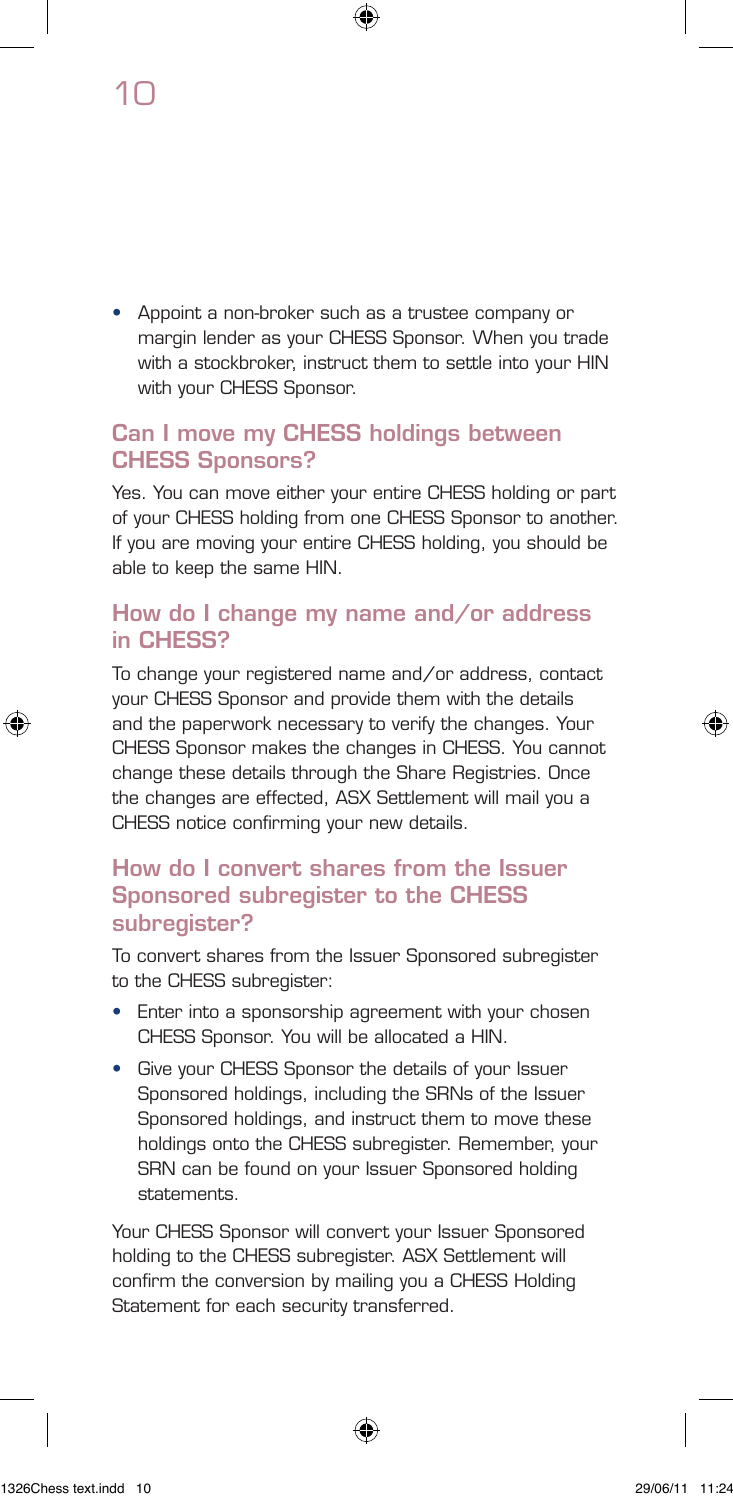# How do I convert a CHESS Sponsored holding to the Issuer Sponsored subregister?

To convert a holding to the Issuer Sponsored subregister, give appropriate instructions to your CHESS Sponsor, who will arrange the conversion. Your sponsor may charge a fee for this service.

# How can I affect an 'off-market' transfer?

If you are sponsored in CHESS and wish to transfer your shares to another party 'off-market' (perhaps to gift them to someone), either:

- Instruct your CHESS Sponsor to make an off-market transfer of the shares to the other party; or
- Instruct your CHESS Sponsor to convert the shares to the Issuer Sponsored subregister. When this is done, complete an Australian Standard Transfer form, available from the share registry, to effect the transfer from your Issuer Sponsored holding.

For more information, ask your CHESS Sponsor.

#### How can I pledge my shares as collateral for a loan?

There are several ways of pledging your shares as collateral:

- If your lender also has access to CHESS, they may act as the CHESS Sponsor of the shares you wish to pledge
- You might transfer the shares into the name of your lender's nominee company, or
- Establish a three-way agreement between yourself, your CHESS Sponsor and the lender whereby the CHESS Sponsor agrees not to transfer the shares without the lender's authority.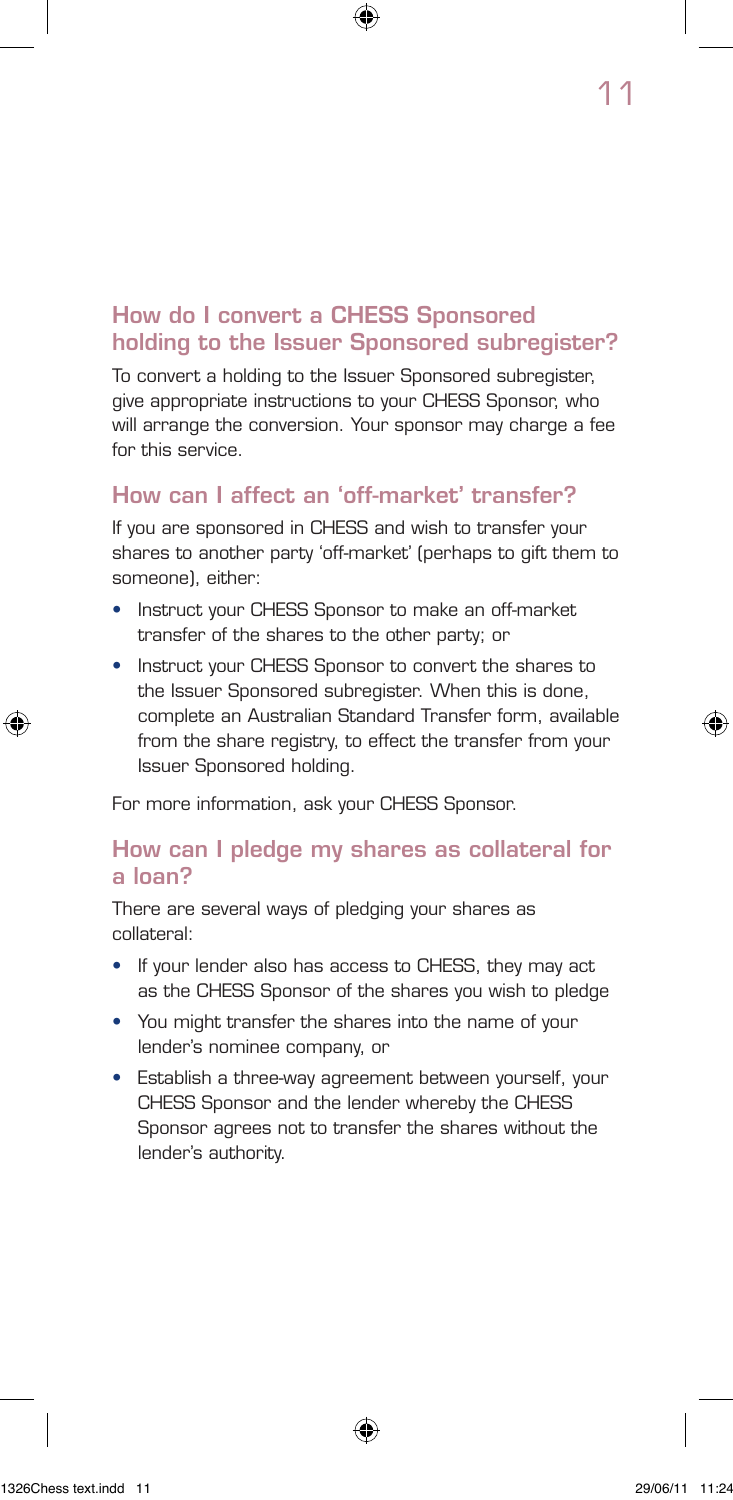#### If I have a query about my holding, who do I contact?

As a CHESS Sponsored shareholder, your first contact for any enquiry should be your CHESS Sponsor. This includes queries into transactions on your CHESS Holding Statement and any queries regarding your registration name and address on CHESS.

If you have a query related to matters handled by the share registry, for example dividend reinvestment participation, rights acceptance, dividend payment instructions, etc., you may need to contact the relevant share registry. However, your CHESS Sponsor is advised of any changes to your holding initiated by the share registry, so they may be able to answer your query themselves.